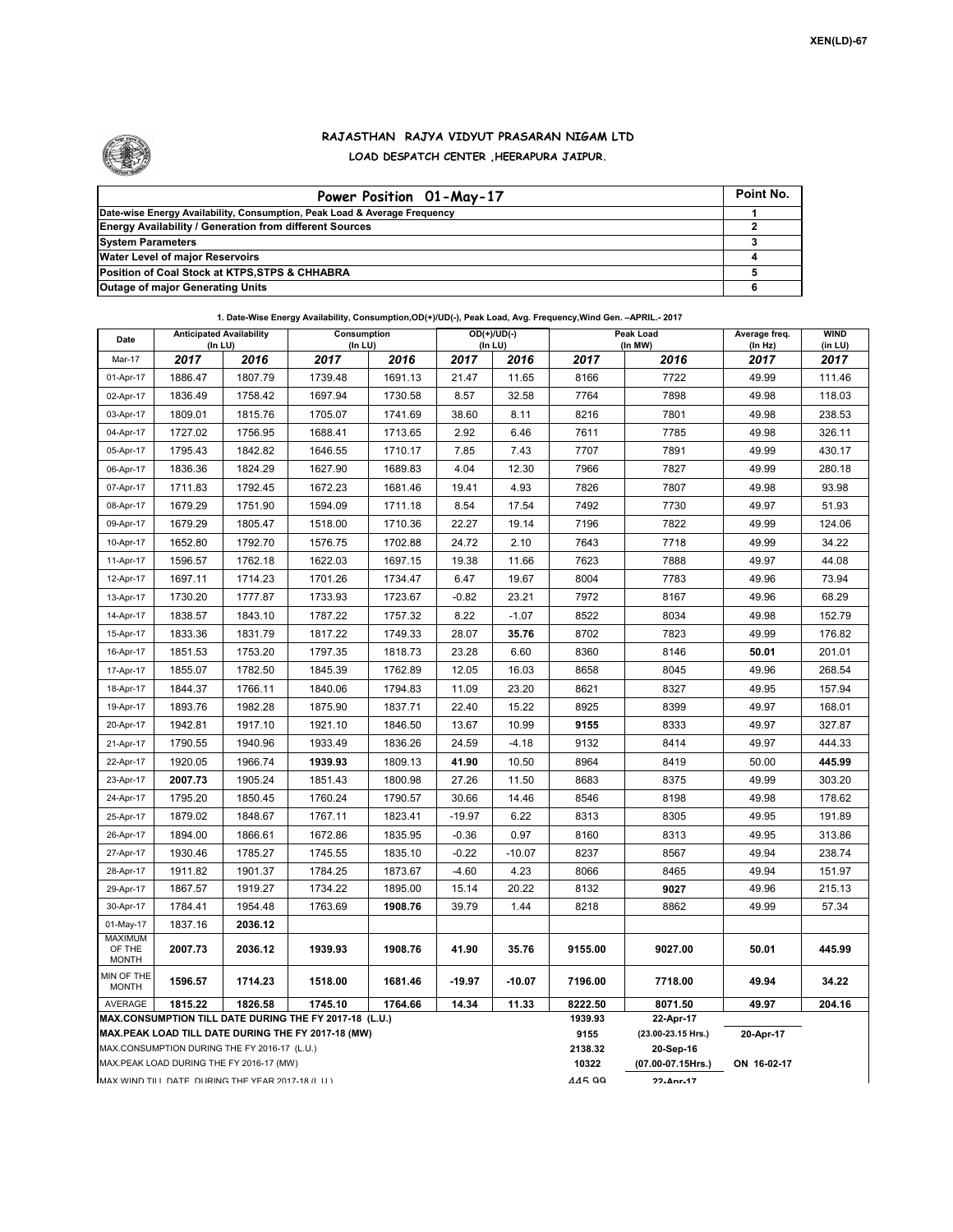| 2. Anticipated Availability/Generation From Different Sources |  |
|---------------------------------------------------------------|--|
|---------------------------------------------------------------|--|

|          |                                                                 |                           |                | (In LU)        |                |                |                |                |                |                |
|----------|-----------------------------------------------------------------|---------------------------|----------------|----------------|----------------|----------------|----------------|----------------|----------------|----------------|
| S.No.    | Sources Available to Rajasthan /                                | Prior                     | Prior          | Actual         | Prior          | Prior          | <b>Actual</b>  | Prior          | Prior          | <b>Actual</b>  |
|          | Installed Capacity as on 30.09.2016                             | assessment                | assessment     | Energy         | assessment     | assessment     | Energy         | assessment     | assessment     | Energy         |
|          | (In MW)                                                         | of Avail. For<br>next Day | of Avail.      | Received       | of Avail. For  | of Avail.      | Received       | of Avail. For  | of Avail.      | Received       |
|          |                                                                 |                           |                |                | next Day       |                |                | next Day       |                |                |
|          |                                                                 |                           | $28-Apr-17$    |                |                | 29-Apr-17      |                |                | 30-Apr-17      |                |
| 1        | KTPS (1240/1240)                                                | 84.00                     | 42.00          | 62.72          | 84.00          | 84.00          | 78.30          | 170.00         | 84.00          | 109.62         |
| 2        | STPS (1500/1500)                                                | 55.00                     | 55.00          | 51.91          | 55.00          | 55.00          | 46.21          | 55.00          | 55.00          | 51.47          |
| 3        | DHOLPUR GAS CCPP (330/330)                                      | 0.00                      | 0.00           | 0.00           | 0.00           | 0.00           | 0.00           | 0.00           | 0.00           | 0.00<br>47.88  |
| 4<br>5   | RAMGARH (273.5/273.5)<br>RAPP-A(200/200)                        | 46.00<br>0.00             | 46.00<br>0.00  | 47.36<br>0.00  | 46.00<br>0.00  | 46.00<br>0.00  | 47.22<br>0.00  | 48.00<br>0.00  | 46.00<br>0.00  | 0.00           |
| 6        | MAHI (140/140)                                                  | 0.00                      | 0.00           | 0.00           | 0.00           | 0.00           | 0.00           | 0.00           | 0.00           | 0.57           |
| 7        | CHAMBAL (RPS+JS) (135.5/271)                                    | 0.00                      | 0.00           | 0.00           | 0.00           | 0.00           | 0.00           | 0.00           | 0.00           | 1.98           |
| 8        | <b>GIRAL LIGNITE (250/250)</b>                                  | 0.00                      | 0.00           | 0.00           | 0.00           | 0.00           | 0.00           | 0.00           | 0.00           | 0.00           |
| 9        | CHHABRA TPS 1000/1000)                                          | 218.00                    | 218.00         | 201.69         | 218.00         | 218.00         | 199.16         | 218.00         | 218.00         | 208.68         |
| 10       | ADANI (TPS) + KALISINDH (TPS)<br>(1200+1200/1320+1200)          | 424.00                    | 424.00         | 393.33         | 424.00         | 424.00         | 354.34         | 342.00         | 424.00         | 342.57         |
| 11       | WIND FARM (3980.40/4119.15)                                     | 200.00                    | 200.00         | 151.97         | 35.00          | 200.00         | 215.13         | 80.00          | 35.00          | 57.34          |
| 12       | SOLAR POWER(737.70/1295.70)                                     | 0.00                      | 0.00           | 0.00           | 0.00           | 0.00           | 0.00           | 0.00           | 0.00           | 0.00           |
| 13       | CAPTIVE POWER PLANTS                                            | 0.00                      | 0.00           | 0.00           | 0.00           | 0.00           | 0.00           | 0.00           | 0.00           | 0.00           |
| 14       | REGIONAL (INTRA STATE) O.A. (VLTPS)                             | 0.00                      | 0.00           | 0.00           | 0.00           | 0.00           | 0.00           | 0.00           | 0.00           | 0.00           |
| 15       | OPEN ACCESS                                                     | $-63.42$                  | $-69.11$       | $-69.11$       | $-68.35$       | $-63.42$       | $-63.49$       | $-52.34$       | $-68.35$       | $-68.78$       |
| 16<br>17 | BIOMASS - (101.95/119.25)<br>BARSINGHSAR LTPS(250/250)          | 8.00<br>48.00             | 8.00<br>54.00  | 5.34<br>46.74  | 8.00<br>48.00  | 8.00<br>48.00  | 6.32<br>46.30  | 6.00<br>48.00  | 8.00<br>48.00  | 6.31<br>47.06  |
| 18       | RAJWEST (1080/1080)                                             | 169.00                    | 199.00         | 180.96         | 197.00         | 169.00         | 142.88         | 197.00         | 197.00         | 184.41         |
|          | TOTAL (A) : 1-18                                                | 1188.58                   | 1176.89        | 1072.92        | 1046.65        | 1188.58        | 1072.37        | 1111.66        | 1046.65        | 989.11         |
| 19       | <b>BBMB COMPLEX</b>                                             |                           |                |                |                |                |                |                |                |                |
|          | a) BHAKRA(230.79/1516.3)                                        | 20.79                     | 20.03          | 20.53          | 21.18          | 20.79          | 21.19          | 27.32          | 21.18          | 23.96          |
|          | b) DEHAR (198/990)                                              | 17.04                     | 17.76          | 15.57          | 16.24          | 17.04          | 16.54          | 16.26          | 16.24          | 16.24          |
|          | c) PONG (231.66/396)<br>TOTAL: a TO c                           | 5.68<br>43.51             | 6.71<br>44.50  | 5.51<br>41.61  | 11.24<br>48.66 | 5.68<br>43.51  | 9.20<br>46.93  | 14.71<br>58.29 | 11.24<br>48.66 | 14.47<br>54.67 |
| 20       | CENTRAL STATIONS                                                |                           |                |                |                |                |                |                |                |                |
|          | (300/2000)<br>d) SINGRAULI                                      | 70.42                     | 78.80          | 72.79          | 78.80          | 70.42          | 60.60          | 75.34          | 78.80          | 84.21          |
|          | e) RIHAND<br>(310.24/3000)                                      | 87.18                     | 89.69          | 86.58          | 89.63          | 87.18          | 81.77          | 88.87          | 89.63          | 92.04          |
|          | f) UNCHAHAR-I(20/420)                                           | 2.64                      | 3.38           | 3.35           | 5.55           | 2.64           | 1.46           | 3.86           | 5.55           | 5.03           |
|          | g) UNCHAHAR-II& III(61/630)                                     | 8.56                      | 13.11          | 13.90          | 22.34          | 8.56           | 7.23           | 14.26          | 22.34          | 20.19          |
|          | h) INDIRA GANDHI STPS(JHAJHAR) 0.00/1500)                       | 0.00                      | 3.54           | 3.54           | 0.00           | 0.00           | 0.09           | 0.37           | 0.00           | 0.19           |
|          | i) NCTPS DADRI St-II (43.22/980) +                              | 2.20                      | 4.09           | 8.32           | 4.34           | 2.20           | 3.93           | 4.66           | 4.34           | 6.47           |
|          | DADRI-TH                                                        |                           |                |                |                |                |                |                |                |                |
|          | j) DADRI GAS (77/830)                                           | 4.12                      | 3.82           | 3.57           | 3.57           | 4.12           | 3.71           | 3.85           | 3.57           | 3.45           |
|          | (83.07/419)<br>k) ANTA                                          | 0.00                      | 0.00           | 0.00           | 0.00           | 0.00           | 0.00           | 0.00           | 0.00           | 0.00           |
|          | I) AURAIYA<br>(61.03/663)<br>m) NAPP<br>(44/440)                | 0.00<br>11.29             | 0.00<br>11.26  | 0.00<br>11.26  | 0.00<br>11.23  | 0.00<br>11.29  | 0.00<br>11.29  | 0.00<br>11.26  | 0.00<br>11.23  | 0.00<br>11.23  |
|          | n) RAPP-B<br>(125/440)                                          | 31.09                     | 31.09          | 31.09          | 31.18          | 31.09          | 31.09          | 31.09          | 31.18          | 31.18          |
|          | o) RAPP-C<br>(88/440)                                           | 24.13                     | 23.01          | 23.01          | 24.13          | 24.13          | 24.13          | 24.13          | 24.13          | 24.13          |
|          | p) SALAL<br>(20.36/690)                                         | 3.80                      | 3.80           | 3.80           | 3.80           | 3.80           | 3.73           | 3.60           | 3.80           | 3.76           |
|          | q) URI<br>(70.37/720)                                           | 17.91                     | 17.91          | 17.91          | 17.91          | 17.91          | 17.91          | 17.91          | 17.91          | 17.91          |
|          | r) TANAKPUR<br>(10.86/94)                                       | 0.31                      | 0.36           | 0.44           | 0.43           | 0.31           | 0.45           | 0.54           | 0.43           | 0.47           |
|          | s) CHAMERA - (105.84/540)                                       | 13.72                     | 25.15          | 25.15          | 12.20          | 13.72          | 13.72          | 14.50          | 12.20          | 11.76          |
|          | t) CHAMERA-II (29.01/300)<br>u) CHAMERA-III (25.21/231)         | 6.78<br>4.93              | 6.44<br>4.76   | 5.89<br>4.56   | 7.08<br>4.65   | 6.78<br>4.93   | 6.38<br>4.76   | 6.99<br>4.69   | 7.08<br>4.65   | 6.56<br>4.93   |
|          | v) DHAULIGANGA (27/280)                                         | 2.53                      | 3.09           | 2.72           | 2.47           | 2.53           | 2.53           | 2.47           | 2.47           | 2.77           |
|          | w) DULHASTI (42.42/390)                                         | 12.09                     | 12.09          | 12.09          | 12.09          | 12.09          | 12.09          | 12.09          | 12.09          | 12.09          |
|          | x) SEWA (13/120)                                                | 3.72                      | 3.92           | 3.92           | 1.94           | 3.72           | 2.59           | 3.72           | 1.94           | 1.94           |
|          | y) NJPC                                                         | 25.32                     | 21.51          | 23.89          | 27.90          | 25.32          | 26.75          | 24.59          | 27.90          | 27.26          |
|          | (112.00/1500)+RAMPUR(31.808/412.02)                             |                           |                |                |                |                |                |                |                |                |
|          | z) TEHRI (75/1000)                                              | 5.25                      | 5.25           | 5.25           |                |                | 5.25           | 4.63           | 4.63           | 4.63           |
|          | aa) KOTESHWR (33.44/400) + PARBATI3                             | 7.90                      | 7.03           | 11.53          | 4.63<br>9.37   | 5.25<br>7.90   | 12.95          | 8.78           | 9.37           | 13.46          |
|          | (56.73/520)                                                     |                           |                |                |                |                |                |                |                |                |
|          | ab) TALA                                                        | 0.74                      | 0.99           | 0.99           | 0.71           | 0.74           | 0.74           | 0.72           | 0.71           | 0.71           |
|          | ac) MUNDRA UMPP (380/4000)                                      | 54.48                     | 72.24          | 72.24          | 54.48          | 54.48          | 54.48          | 49.92          | 54.48          | 52.21          |
|          | ad) SASAN (372/3960)                                            | 84.29                     | 87.48          | 82.01          | 89.34          | 84.29          | 74.26          | 83.25          | 89.34          | 85.15          |
|          | ae) FRKKA+KHLGN+TLCHR (70.18/3940)<br>af) URS POWER(DADRI TH-I) | 22.79<br>0.00             | 28.47<br>0.00  | 22.80<br>0.00  | 20.52<br>0.00  | 22.79<br>0.00  | 11.23<br>0.00  | 22.58<br>0.00  | 20.52<br>0.00  | 10.86<br>0.00  |
|          | TOTAL SCHEDULE(a TO af)                                         | 551.71                    | 606.78         | 594.21         | 588.94         | 551.71         | 522.04         | 576.97         | 588.94         | 589.24         |
|          | <b>LOSSES</b>                                                   | $-15.89$                  | $-17.63$       | $-21.41$       | $-17.82$       | $-15.89$       | $-18.14$       | $-24.22$       | $-17.82$       | $-21.46$       |
|          | NET SCHEDULED                                                   | 535.82                    | 589.15         | 572.80         | 571.12         | 535.82         | 503.90         | 552.75         | 571.12         | 567.78         |
| 21       | BILATERAL (REG.) EXCL. BANKING                                  | 12.77                     | 10.84          | 10.84          | 14.52          | 12.77          | 12.77          | 11.87          | 14.52          | 14.45          |
|          |                                                                 |                           |                |                |                |                |                |                |                |                |
| 22<br>23 | <b>BANKING</b><br>BILATERAL(INTER-REG.).                        | 0.00<br>114.14            | 0.00<br>108.23 | 0.00<br>111.51 | 0.00<br>114.24 | 0.00<br>107.68 | 0.00<br>113.71 | 0.00<br>108.87 | 0.00<br>110.09 | 0.00<br>114.24 |
|          | EXCLUDING (ISOA & BANKING)                                      |                           |                |                |                |                |                |                |                |                |
| 24       | <b>INTER STATE OPEN ACCESS</b>                                  | 63.42                     | 69.11          | 69.11          | 68.35          | 63.42          | 63.49          | 52.34          | 68.35          | 68.78          |
|          | (BILATERAL+IEX)                                                 |                           |                |                |                |                |                |                |                |                |
| 25       | <b>INDIAN ENERGY EXCHANGE</b>                                   | $-47.17$                  | $-48.32$       | $-48.32$       | $-30.47$       | $-47.17$       | $-47.17$       | $-0.33$        | $-30.47$       | $-30.47$       |
|          | <b>TOTAL(B): (19 TO 25)</b>                                     | 678.98                    | 734.93         | 715.93         | 737.77         | 678.98         | 646.71         | 725.50         | 737.77         | 734.79         |
|          | TOTAL GENERATION (A +B): 1 TO                                   |                           |                | 1788.85        |                |                | 1719.08        |                |                | 1723.90        |
|          | 25<br>OVER DRAWAL (+)/UNDER                                     |                           |                | $-4.60$        |                |                | 15.14          |                |                | 39.79          |
|          | DRAWAL (-)                                                      |                           |                |                |                |                |                |                |                |                |
|          | <b>GRAND TOTAL</b>                                              | 1867.57                   | 1911.82        | 1784.25        | 1784.41        | 1867.57        | 1734.22        | 1837.16        | 1784.41        | 1763.69        |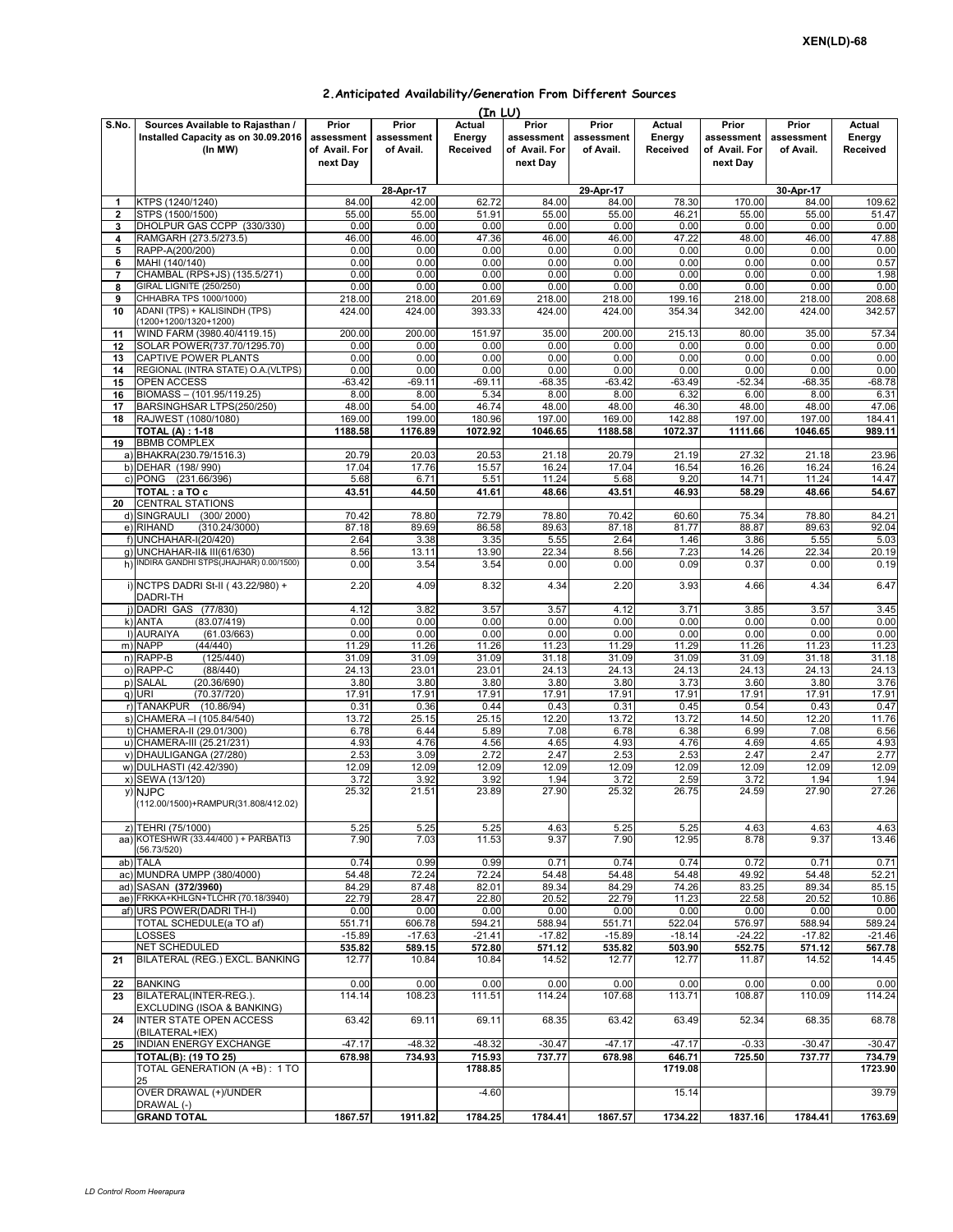| 1901.37<br>1954.48<br>1919.27<br>1873.66<br>1954.48<br>1895.00<br>2036.12<br>1919.27<br><b>LAST YEAR</b><br>AS.<br>EAR |  |  |  |  |  |         |
|------------------------------------------------------------------------------------------------------------------------|--|--|--|--|--|---------|
|                                                                                                                        |  |  |  |  |  | 1908.76 |